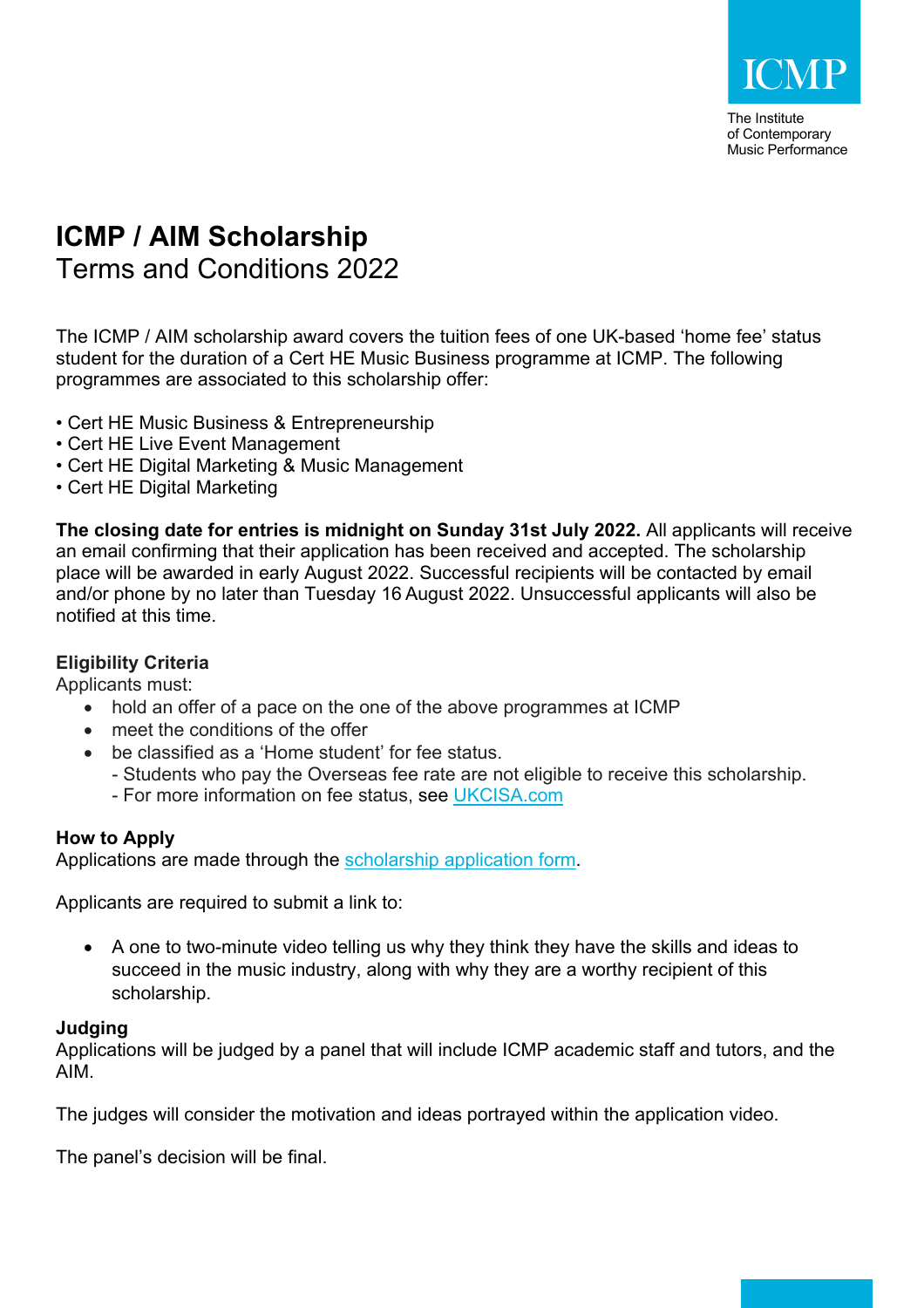## **What the scholarship covers**

The scholarship covers the tuition fee of the one-year Cert HE programme of study, commencing September 2022, and will be automatically deducted from the tuition fee of the winning recipient upon enrolment. The scholarship will not be paid as cash or attributed to other costs such as accommodation fees.

Scholarship recipients are expected to cover their living costs for the duration of their studies. Students are entitled to apply for additional bursary schemes run by ICMP, as well as SLC maintenance loans to support their living costs.

The scholarship cannot be transferred to any other student. Recipients must not defer their 2022/23 ICMP study offer. If they do, their scholarship offer will be invalidated.

#### **Expectations of study**

Successful applicants must maintain continuous attendance and engagement throughout their one-year programme, submitting assessments and course work in academic cycles as required through to completion.

Before making any changes to their course (for example: course transfer, course suspension or course withdrawal), scholarship recipients must first speak to ICMP, as these changes could invalidate their scholarship.

Any proposed interruption of studies will be considered on a case-by-case basis. If a recipient withdraws or interrupts their studies post enrolment, ICMP will discontinue their scholarship and seek repayment of any overdue payments.

#### **Consent and promotion**

By applying for the ICMP / AIM scholarship, all applicants agree to share their personal details with the scholarship panel members.

Scholarship recipients will likely be contacted throughout their studies to provide testimonial information which may be used in ongoing ICMP promotions, marketing materials or recruitment activity. They may be asked to attend or speak at ICMP events or invited to act as an ambassador for the scholarship scheme. Scholarship holders may be contacted and asked to provide testimonial information about how the scholarship has impacted their career for up to two years after the conclusion of their course. Scholarship recipients can opt out of requested marketing activity by first discussing it with the ICMP scholarship panel.

ICMP reserves the right to withdraw a scholarship if these terms and conditions are not adhered to or if the scholarship recipient is subsequently found to be ineligible. ICMP also reserves the right to amend its scholarship provision without notice.

# **Data Protection and confidentiality**

All information and supporting documentation supplied by the applicant as part of their application will be used for the sole purpose of assessing your application. The original application, including